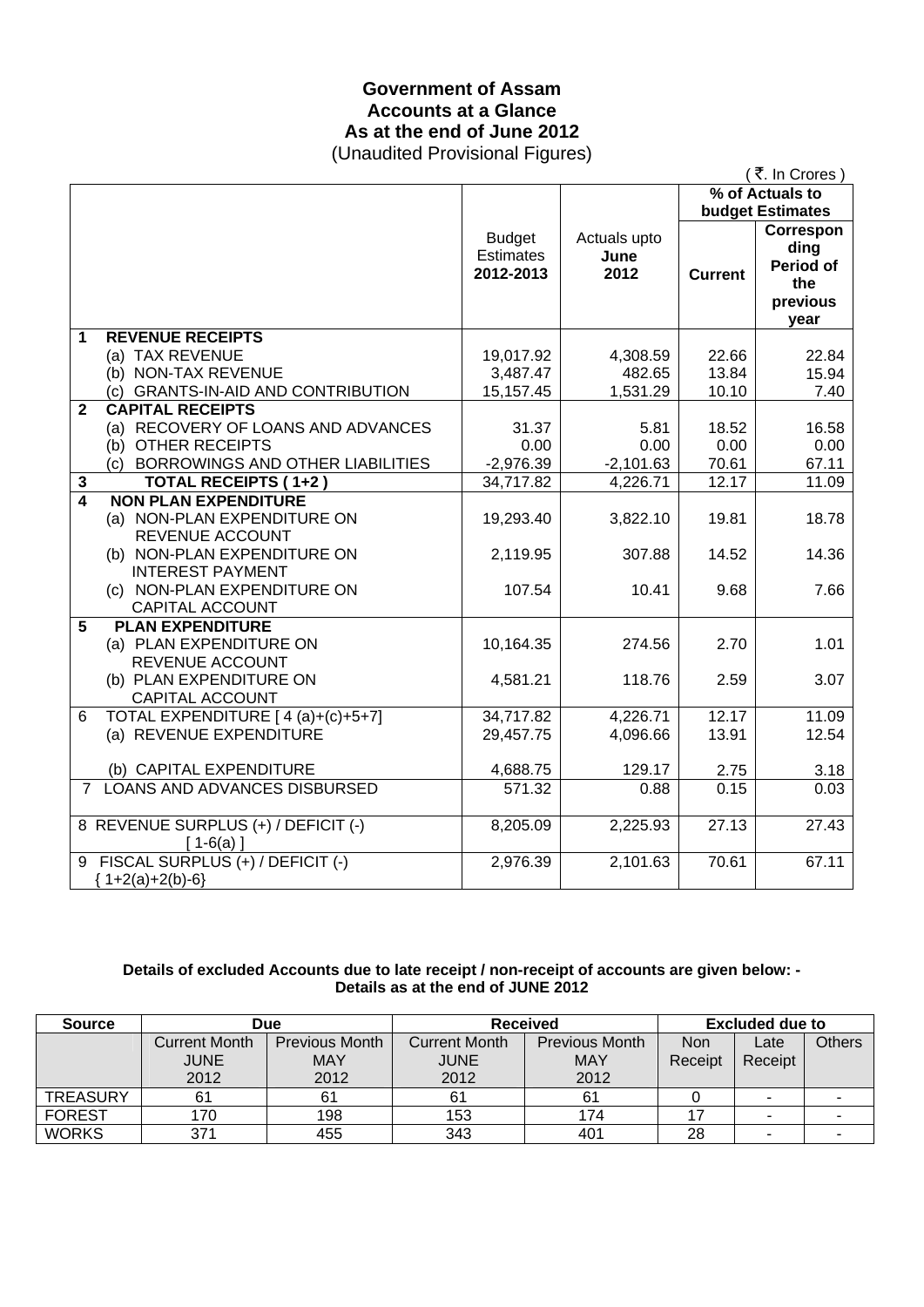#### Monthly trend of **TAX REVENUE**  ( Refer to Item No. 1 (a) of Monthly Accounts at a Glance )

|                  |                |                    |                | ₹ In crores )      |
|------------------|----------------|--------------------|----------------|--------------------|
| <b>Months</b>    |                | 2012-2013          | 2011-2012      |                    |
|                  | <b>MONTHLY</b> | <b>PROGRESSIVE</b> | <b>MONTHLY</b> | <b>PROGRESSIVE</b> |
| <b>APRIL</b>     | 1,464.89       | 1,464.89           | 1,250.91       | 1.250.91           |
| <b>MAY</b>       | 1,435.41       | 2,900.30           | 1,216.58       | 2,467.49           |
| <b>JUNE</b>      | 1,408.29       | 4,308.59           | 1,218.98       | 3,686.47           |
| <b>JULY</b>      |                |                    | 1,227.88       | 4,914.35           |
| <b>AUGUST</b>    |                |                    | 1,234.56       | 6.148.91           |
| <b>SEPTEMBER</b> |                |                    | 1,306.21       | 7,455.12           |
| <b>OCTOBER</b>   |                |                    | 1,308.29       | 8,763.41           |
| <b>NOVEMBER</b>  |                |                    | 1,060.69       | 9,824.10           |
| <b>DECEMBER</b>  |                |                    | 1,737.98       | 11,562.08          |
| <b>JANUARY</b>   |                |                    | 1,319.24       | 12,881.32          |
| <b>FEBRUARY</b>  |                |                    | 1,189.46       | 14,070.78          |
| <b>MARCH</b>     |                |                    | 2,826.88       | 16,897.66          |

Sr. Accounts Officer

**Note :** As the details of excluded accounts are not likely to be the same for the current and corresponding periods, the comparison will be indicative only. For details of excluded accounts, reference to Accounts at a Glance is invited.

#### Monthly trend of **NON-TAX REVENUE**  ( Refer to Item No. 1 (b) of Monthly Accounts at a Glance )

|                  |                |                    |                | ₹ In crores        |
|------------------|----------------|--------------------|----------------|--------------------|
| <b>Months</b>    |                | 2012-2013          | 2011-2012      |                    |
|                  | <b>MONTHLY</b> | <b>PROGRESSIVE</b> | <b>MONTHLY</b> | <b>PROGRESSIVE</b> |
| <b>APRIL</b>     | 262.89         | 262.89             | 183.83         | 183.83             |
| <b>MAY</b>       | 68.08          | 330.97             | 196.20         | 380.03             |
| <b>JUNE</b>      | 151.68         | 482.65             | 150.07         | 530.10             |
| <b>JULY</b>      |                |                    | 215.68         | 745.78             |
| <b>AUGUST</b>    |                |                    | 263.72         | 1.009.50           |
| <b>SEPTEMBER</b> |                |                    | 279.74         | 1,289.24           |
| <b>OCTOBER</b>   |                |                    | 251.87         | 1,541.11           |
| <b>NOVEMBER</b>  |                |                    | 134.42         | 1,675.53           |
| <b>DECEMBER</b>  |                |                    | 450.18         | 2,125.71           |
| <b>JANUARY</b>   |                |                    | 280.53         | 2,406.24           |
| <b>FEBRUARY</b>  |                |                    | 73.10          | 2,479.34           |
| <b>MARCH</b>     |                |                    | 365.94         | 2,845.28           |

Sr. Accounts Officer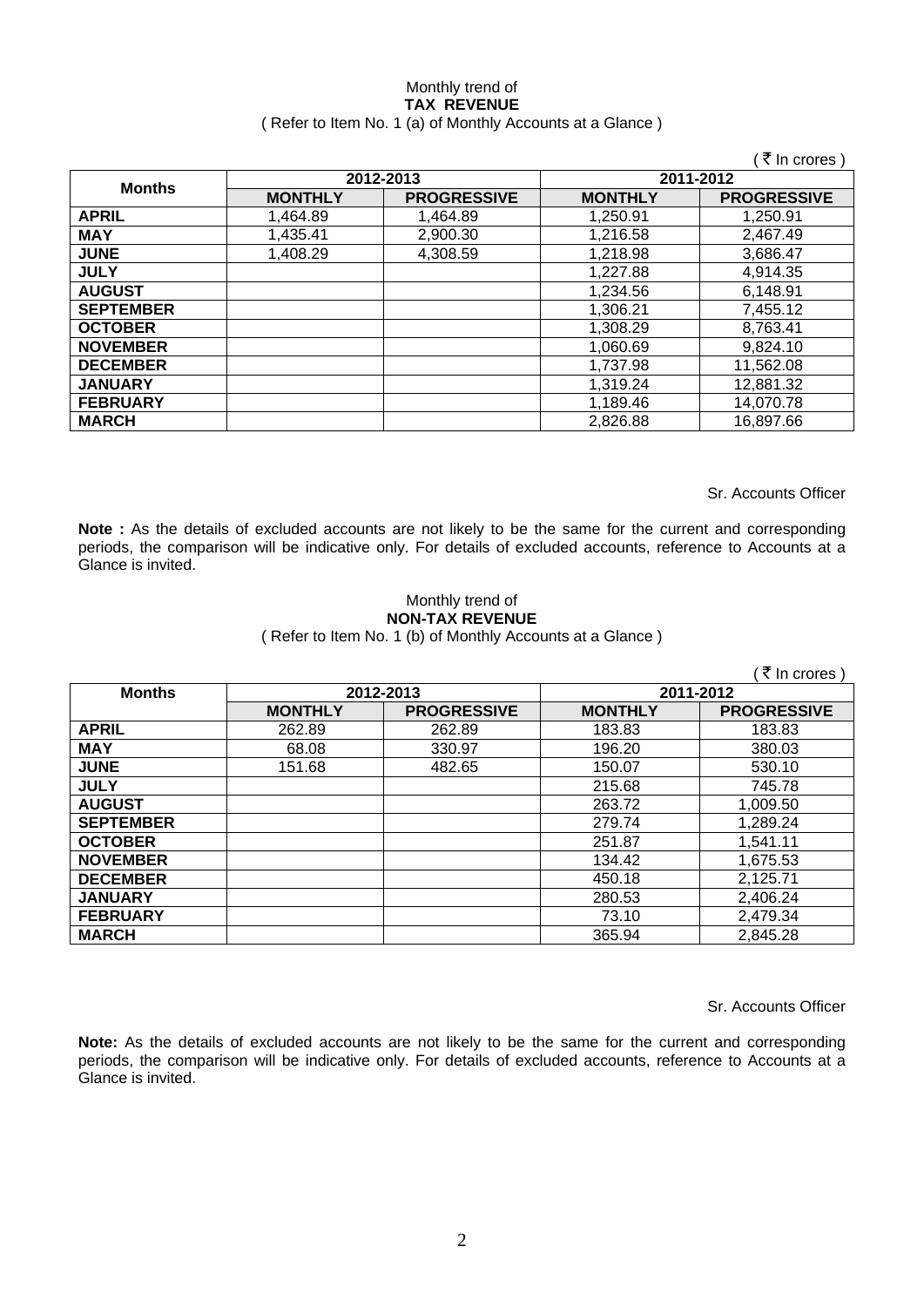### Monthly trend of **GRANTS-IN-AID AND CONTRIBUTION**

( Refer to Item No. 1 (c) of Monthly Accounts at a Glance )

|                  |                |                    |                | ं ₹ In crores )    |
|------------------|----------------|--------------------|----------------|--------------------|
| <b>Months</b>    | 2012-2013      |                    | 2011-2012      |                    |
|                  | <b>MONTHLY</b> | <b>PROGRESSIVE</b> | <b>MONTHLY</b> | <b>PROGRESSIVE</b> |
| <b>APRIL</b>     | 260.77         | 260.77             | 223.69         | 223.69             |
| <b>MAY</b>       | 814.85         | 1075.62            | 432.22         | 655.91             |
| <b>JUNE</b>      | 455.67         | 1,531.29           | 326.34         | 982.25             |
| <b>JULY</b>      |                |                    | 553.96         | 1,536.21           |
| <b>AUGUST</b>    |                |                    | 666.35         | 2,202.56           |
| <b>SEPTEMBER</b> |                |                    | 789.64         | 2,992.20           |
| <b>OCTOBER</b>   |                |                    | 620.07         | 3,612.27           |
| <b>NOVEMBER</b>  |                |                    | 400.00         | 4,012.27           |
| <b>DECEMBER</b>  |                |                    | 971.39         | 4,983.66           |
| <b>JANUARY</b>   |                |                    | 492.53         | 5,476.19           |
| <b>FEBRUARY</b>  |                |                    | 632.81         | 6,109.00           |
| <b>MARCH</b>     |                |                    | 1,287.72       | 7,396.72           |

Sr. Accounts Officer

**Note :** As the details of excluded accounts are not likely to be the same for the current and corresponding periods, the comparison will be indicative only. For details of excluded accounts, reference to Accounts at a Glance is invited.

#### Monthly trend of **RECOVERY OF LOANS AND ADVANCES**  ( Refer to Item No. 2 (a) of Monthly Accounts at a Glance )

|                  |                |                    |                | ₹ In crores        |
|------------------|----------------|--------------------|----------------|--------------------|
| <b>Months</b>    |                | 2012-2013          | 2011-2012      |                    |
|                  | <b>MONTHLY</b> | <b>PROGRESSIVE</b> | <b>MONTHLY</b> | <b>PROGRESSIVE</b> |
| <b>APRIL</b>     | 1.91           | 1.91               | 1.97           | 1.97               |
| <b>MAY</b>       | 1.66           | 3.57               | 1.90           | 3.87               |
| <b>JUNE</b>      | 2.24           | 5.81               | 2.14           | 6.01               |
| <b>JULY</b>      |                |                    | 1.81           | 7.82               |
| <b>AUGUST</b>    |                |                    | 2.69           | 10.51              |
| <b>SEPTEMBER</b> |                |                    | 3.19           | 13.70              |
| <b>OCTOBER</b>   |                |                    | 0.79           | 14.49              |
| <b>NOVEMBER</b>  |                |                    | 2.07           | 16.56              |
| <b>DECEMBER</b>  |                |                    | 2.34           | 18.90              |
| <b>JANUARY</b>   |                |                    | 2.01           | 20.91              |
| <b>FEBRUARY</b>  |                |                    | 1.41           | 22.32              |
| <b>MARCH</b>     |                |                    | 3.26           | 25.58              |

Sr. Accounts Officer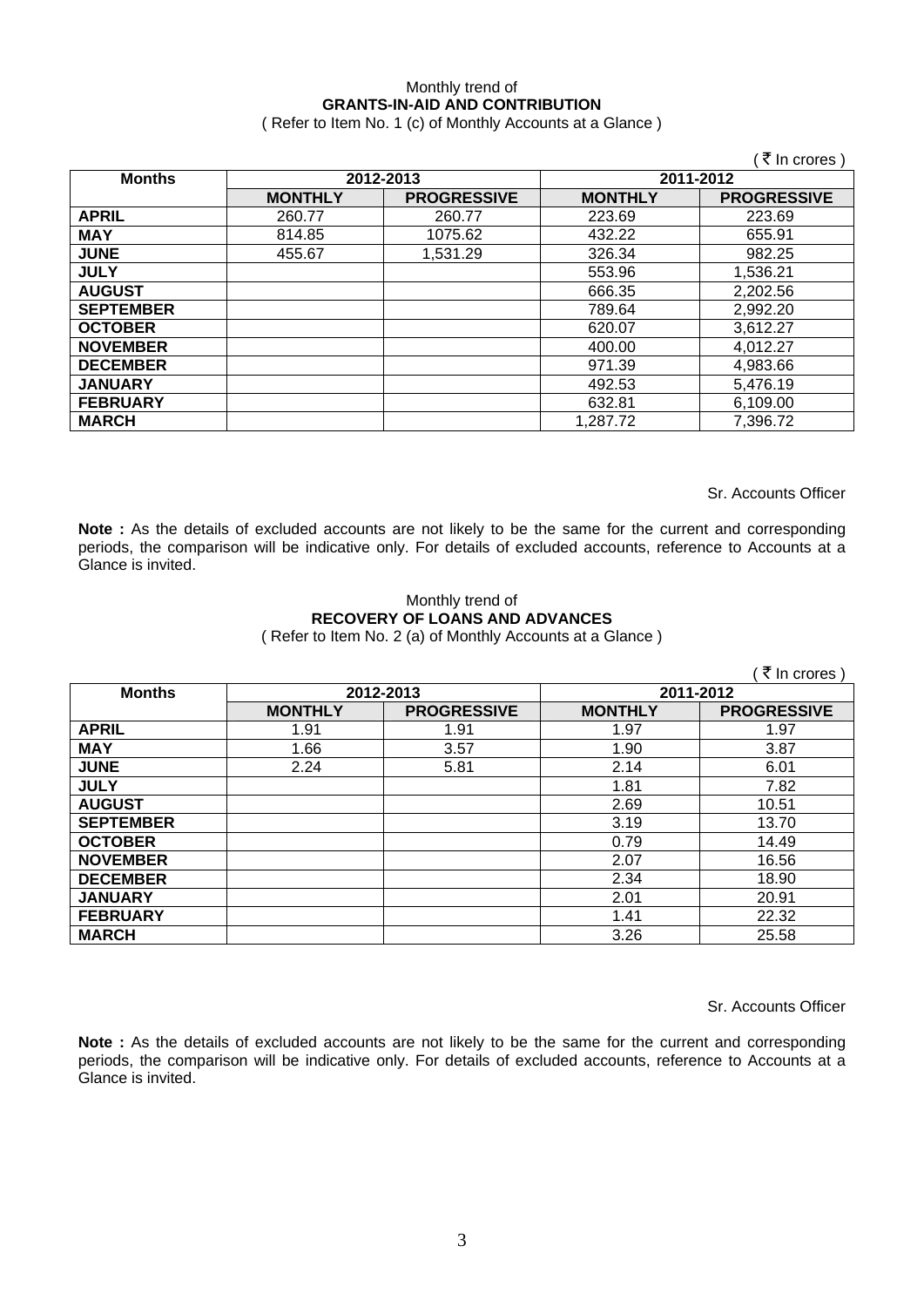#### Monthly trend of **OTHER RECEIPTS**  ( Refer to Item No. 2 (b) of Monthly Accounts at a Glance )

|                  |                |                    |                | ₹ In crores )      |
|------------------|----------------|--------------------|----------------|--------------------|
| <b>Months</b>    |                | 2012-2013          | 2011-2012      |                    |
|                  | <b>MONTHLY</b> | <b>PROGRESSIVE</b> | <b>MONTHLY</b> | <b>PROGRESSIVE</b> |
| <b>APRIL</b>     | 0.00           | 0.00               | 0.00           | 0.00               |
| <b>MAY</b>       | 0.00           | 0.00               | 0.00           | 0.00               |
| <b>JUNE</b>      | 0.00           | 0.00               | 0.00           | 0.00               |
| <b>JULY</b>      |                |                    | 0.00           | 0.00               |
| <b>AUGUST</b>    |                |                    | 0.00           | 0.00               |
| <b>SEPTEMBER</b> |                |                    | 0.00           | 0.00               |
| <b>OCTOBER</b>   |                |                    | 0.00           | 0.00               |
| <b>NOVEMBER</b>  |                |                    | 0.00           | 0.00               |
| <b>DECEMBER</b>  |                |                    | 0.00           | 0.00               |
| <b>JANUARY</b>   |                |                    | 0.00           | 0.00               |
| <b>FEBRUARY</b>  |                |                    | 0.00           | 0.00               |
| <b>MARCH</b>     |                |                    | 0.00           | 0.00               |

Sr. Accounts Officer

**Note :** As the details of excluded accounts are not likely to be the same for the current and corresponding periods, the comparison will be indicative only. For details of excluded accounts, reference to Accounts at a Glance is invited.

#### Monthly trend of **BORROWINGS AND OTHER LIABILITIES**  ( Refer to Item No. 2 (c) of Monthly Accounts at a Glance )

|                  |                |                    |                | ₹ In crores        |
|------------------|----------------|--------------------|----------------|--------------------|
| <b>Months</b>    | 2012-2013      |                    | 2011-2012      |                    |
|                  | <b>MONTHLY</b> | <b>PROGRESSIVE</b> | <b>MONTHLY</b> | <b>PROGRESSIVE</b> |
| <b>APRIL</b>     | $-822.62$      | $-822.62$          | $-682.58$      | $-682.58$          |
| <b>MAY</b>       | $-1,439.63$    | $-2,262.25$        | $-880.10$      | $-1,562.68$        |
| <b>JUNE</b>      | 160.62         | $-2,101.63$        | $-319.46$      | $-1,882.12$        |
| <b>JULY</b>      |                |                    | $-693.88$      | $-2,576.00$        |
| <b>AUGUST</b>    |                |                    | $-475.59$      | $-3,051.60$        |
| <b>SEPTEMBER</b> |                |                    | $-21.60$       | $-3,073.20$        |
| <b>OCTOBER</b>   |                |                    | $-939.21$      | $-4,012.41$        |
| <b>NOVEMBER</b>  |                |                    | 503.01         | $-3,509.40$        |
| <b>DECEMBER</b>  |                |                    | $-1,170.61$    | $-4,680.01$        |
| <b>JANUARY</b>   |                |                    | 433.96         | $-4,246.05$        |
| <b>FEBRUARY</b>  |                |                    | $-214.15$      | $-4,460.22$        |
| <b>MARCH</b>     |                |                    | 5,462.27       | 1,002.05           |

Sr. Accounts Officer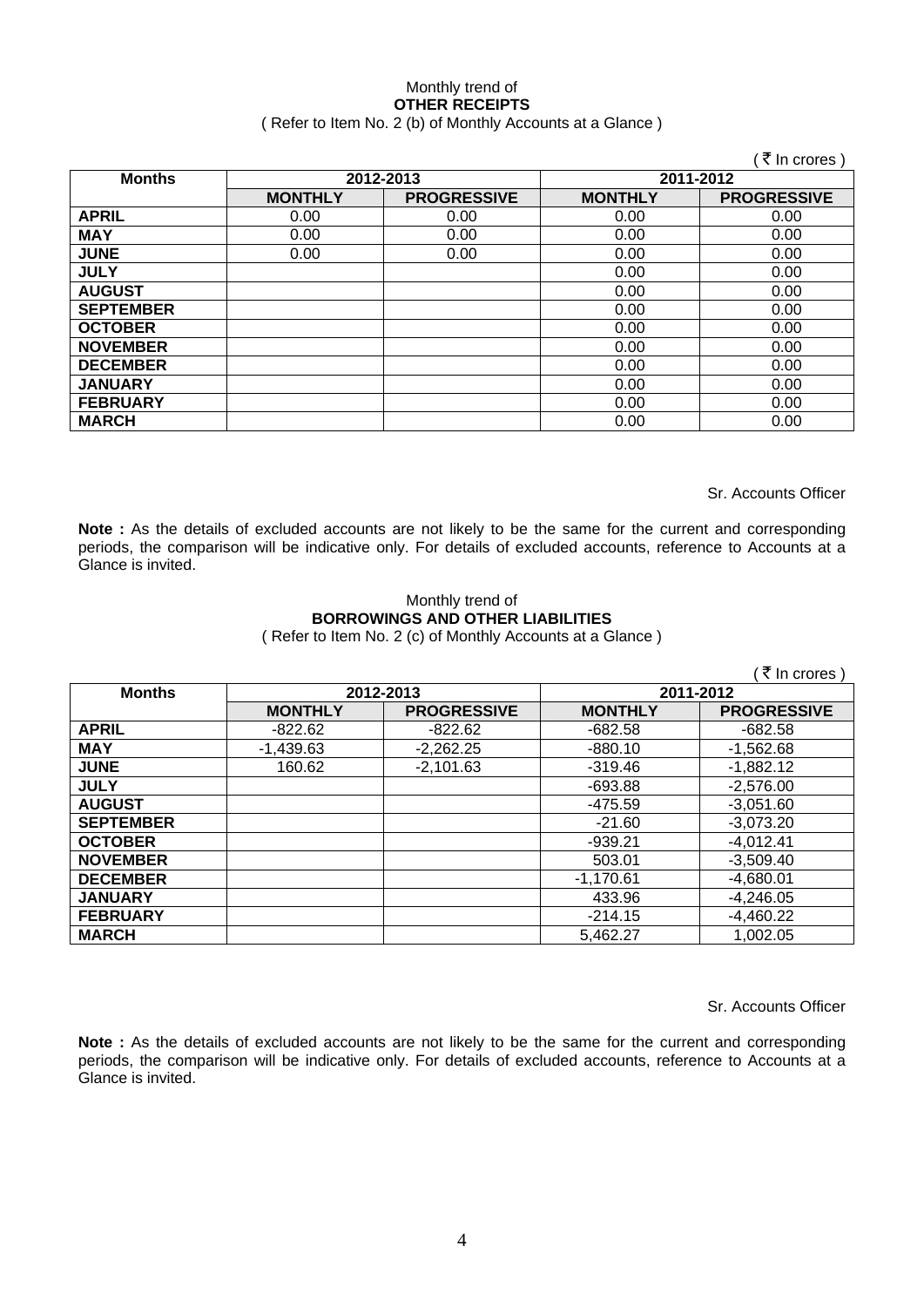#### Monthly trend of **TOTAL RECEIPTS**  ( Refer to Item No. 3 of Monthly Accounts at a Glance )

|                  |                |                    |                | ₹ In crores )      |
|------------------|----------------|--------------------|----------------|--------------------|
| <b>Months</b>    | 2012-2013      |                    | 2011-2012      |                    |
|                  | <b>MONTHLY</b> | <b>PROGRESSIVE</b> | <b>MONTHLY</b> | <b>PROGRESSIVE</b> |
| <b>APRIL</b>     | 1,167.84       | 1,167.84           | 977.82         | 977.82             |
| <b>MAY</b>       | 880.37         | 2,048.21           | 966.80         | 1,944.62           |
| <b>JUNE</b>      | 2,178.50       | 4,226.71           | 1,378.07       | 3,322.71           |
| <b>JULY</b>      |                |                    | 1,305.45       | 4,628.16           |
| <b>AUGUST</b>    |                |                    | 1,691.73       | 6,319.88           |
| <b>SEPTEMBER</b> |                |                    | 2,357.18       | 8,677.06           |
| <b>OCTOBER</b>   |                |                    | 1,241.81       | 9,918.87           |
| <b>NOVEMBER</b>  |                |                    | 2,100.19       | 12,019.06          |
| <b>DECEMBER</b>  |                |                    | 1,991.28       | 14,010.34          |
| <b>JANUARY</b>   |                |                    | 2,528.27       | 16,538.61          |
| <b>FEBRUARY</b>  |                |                    | 1,682.63       | 18,221.22          |
| <b>MARCH</b>     |                |                    | 9,946.07       | 28,167.29          |

Sr. Accounts Officer

**Note** : As the details of excluded accounts are not likely to be the same for the current and corresponding periods, the comparison will be indicative only. For details of excluded accounts, reference to Accounts at a Glance is invited.

#### Monthly trend of **NON-PLAN EXPENDITURE ON REVENUE ACCOUNT**  ( Refer to Item No. 4 (a) of Monthly Accounts at a Glance )

|                  |                |                    |                | ₹ In crores        |
|------------------|----------------|--------------------|----------------|--------------------|
| <b>Months</b>    | 2012-2013      |                    |                | 2011-2012          |
|                  | <b>MONTHLY</b> | <b>PROGRESSIVE</b> | <b>MONTHLY</b> | <b>PROGRESSIVE</b> |
| <b>APRIL</b>     | 1,104.08       | 1.104.08           | 956.23         | 956.23             |
| <b>MAY</b>       | 815.36         | 1,919.43           | 898.30         | 1,854.53           |
| <b>JUNE</b>      | 1,902.68       | 3,822.10           | 1,236.62       | 3,091.15           |
| <b>JULY</b>      |                |                    | 1,079.16       | 4,170.31           |
| <b>AUGUST</b>    |                |                    | 1,570.89       | 5,741.20           |
| <b>SEPTEMBER</b> |                |                    | 2,048.85       | 7,790.05           |
| <b>OCTOBER</b>   |                |                    | 836.95         | 8,627.00           |
| <b>NOVEMBER</b>  |                |                    | 1,525.45       | 10,152.45          |
| <b>DECEMBER</b>  |                |                    | 1,546.78       | 11,699.23          |
| <b>JANUARY</b>   |                |                    | 1,644.67       | 13,343.90          |
| <b>FEBRUARY</b>  |                |                    | 1,309.96       | 14,653.86          |
| <b>MARCH</b>     |                |                    | 4,738.40       | 19.392.27          |

Sr. Accounts Officer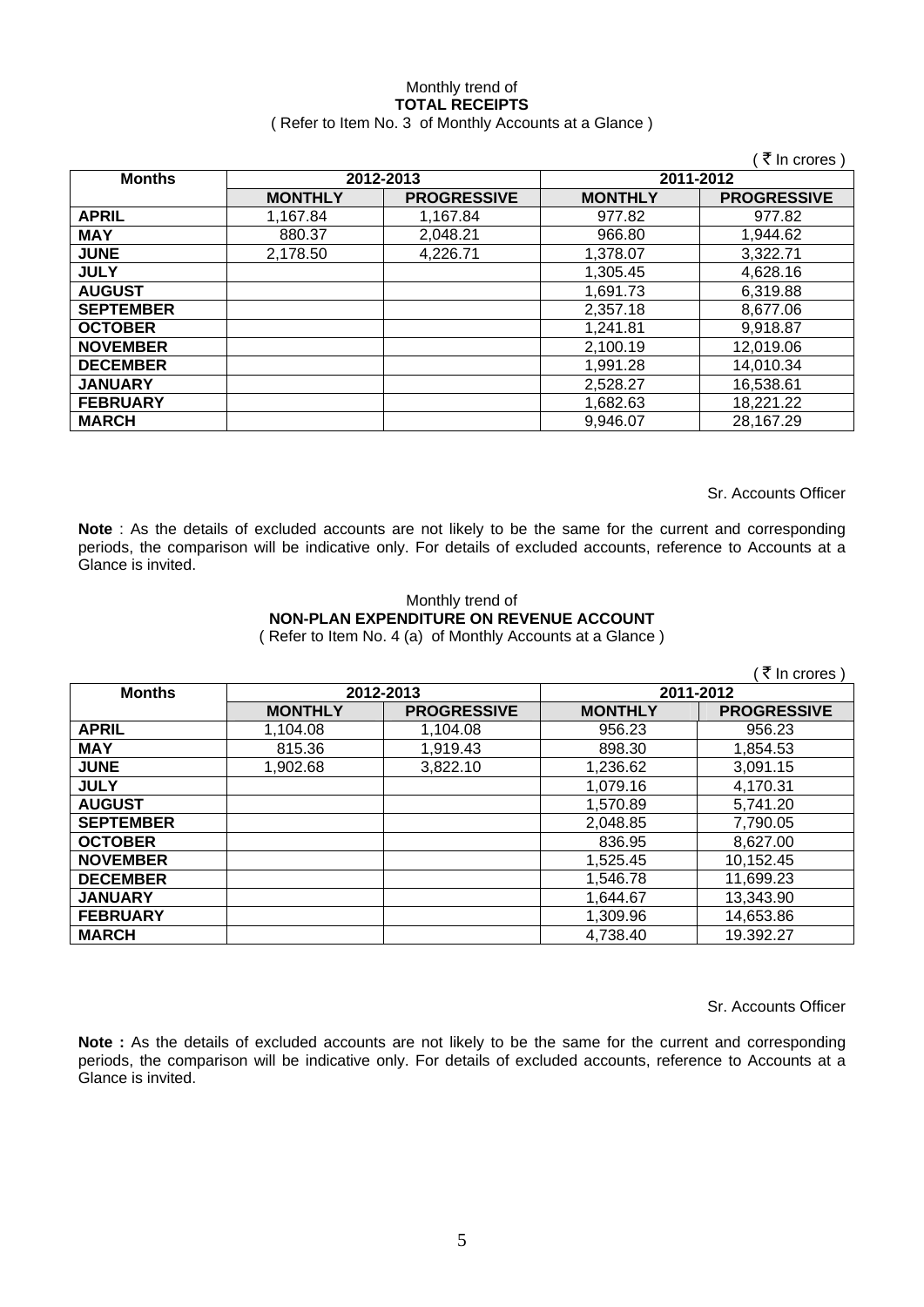### Monthly trend of **NON-PLAN EXPENDITURE ON INTEREST PAYMENT**

( Refer to Item No. 4 (b) of Monthly Accounts at a Glance )

|                  |                |                    |                | ₹ In crores)       |
|------------------|----------------|--------------------|----------------|--------------------|
| <b>Months</b>    |                | 2012-2013          | 2011-2012      |                    |
|                  | <b>MONTHLY</b> | <b>PROGRESSIVE</b> | <b>MONTHLY</b> | <b>PROGRESSIVE</b> |
| <b>APRIL</b>     | 89.75          | 89.75              | 100.56         | 100.56             |
| <b>MAY</b>       | 58.28          | 148.03             | 56.87          | 157.43             |
| <b>JUNE</b>      | 159.85         | 307.88             | 143.93         | 301.36             |
| <b>JULY</b>      |                |                    | 70.07          | 371.43             |
| <b>AUGUST</b>    |                |                    | 223.39         | 594.82             |
| <b>SEPTEMBER</b> |                |                    | 237.54         | 832.36             |
| <b>OCTOBER</b>   |                |                    | 69.54          | 901.90             |
| <b>NOVEMBER</b>  |                |                    | 119.33         | 1,021.23           |
| <b>DECEMBER</b>  |                |                    | 94.53          | 1,115.76           |
| <b>JANUARY</b>   |                |                    | 98.95          | 1,214.71           |
| <b>FEBRUARY</b>  |                |                    | 205.06         | 1,419.77           |
| <b>MARCH</b>     |                |                    | 290.79         | 1,710.56           |

Sr. Accounts Officer

**Note :** As the details of excluded accounts are not likely to be the same for the current and corresponding periods, the comparison will be indicative only. For details of excluded accounts, reference to Accounts at a Glance is invited.

#### Monthly trend of **NON-PLAN EXPENDITURE ON CAPITAL ACCOUNT**  ( Refer to Item No. 4 (c) of Monthly Accounts at a Glance )

|                  |                |                    |                | ₹ In crores        |
|------------------|----------------|--------------------|----------------|--------------------|
| <b>Months</b>    |                | 2012-2013          | 2011-2012      |                    |
|                  | <b>MONTHLY</b> | <b>PROGRESSIVE</b> | <b>MONTHLY</b> | <b>PROGRESSIVE</b> |
| <b>APRIL</b>     | 0.00           | 0.00               | 0.00           | 0.00               |
| <b>MAY</b>       | 0.64           | 0.64               | 0.52           | 0.52               |
| <b>JUNE</b>      | 9.78           | 10.41              | 7.42           | 7.94               |
| <b>JULY</b>      |                |                    | 4.50           | 12.44              |
| <b>AUGUST</b>    |                |                    | 0.80           | 13.24              |
| <b>SEPTEMBER</b> |                |                    | 4.04           | 17.28              |
| <b>OCTOBER</b>   |                |                    | 4.69           | 21.97              |
| <b>NOVEMBER</b>  |                |                    | 0.55           | 22.53              |
| <b>DECEMBER</b>  |                |                    | 0.70           | 23.24              |
| <b>JANUARY</b>   |                |                    | 1.55           | 24.79              |
| <b>FEBRUARY</b>  |                |                    | 7.60           | 32.39              |
| <b>MARCH</b>     |                |                    | 42.29          | 74.68              |

Sr. Accounts Officer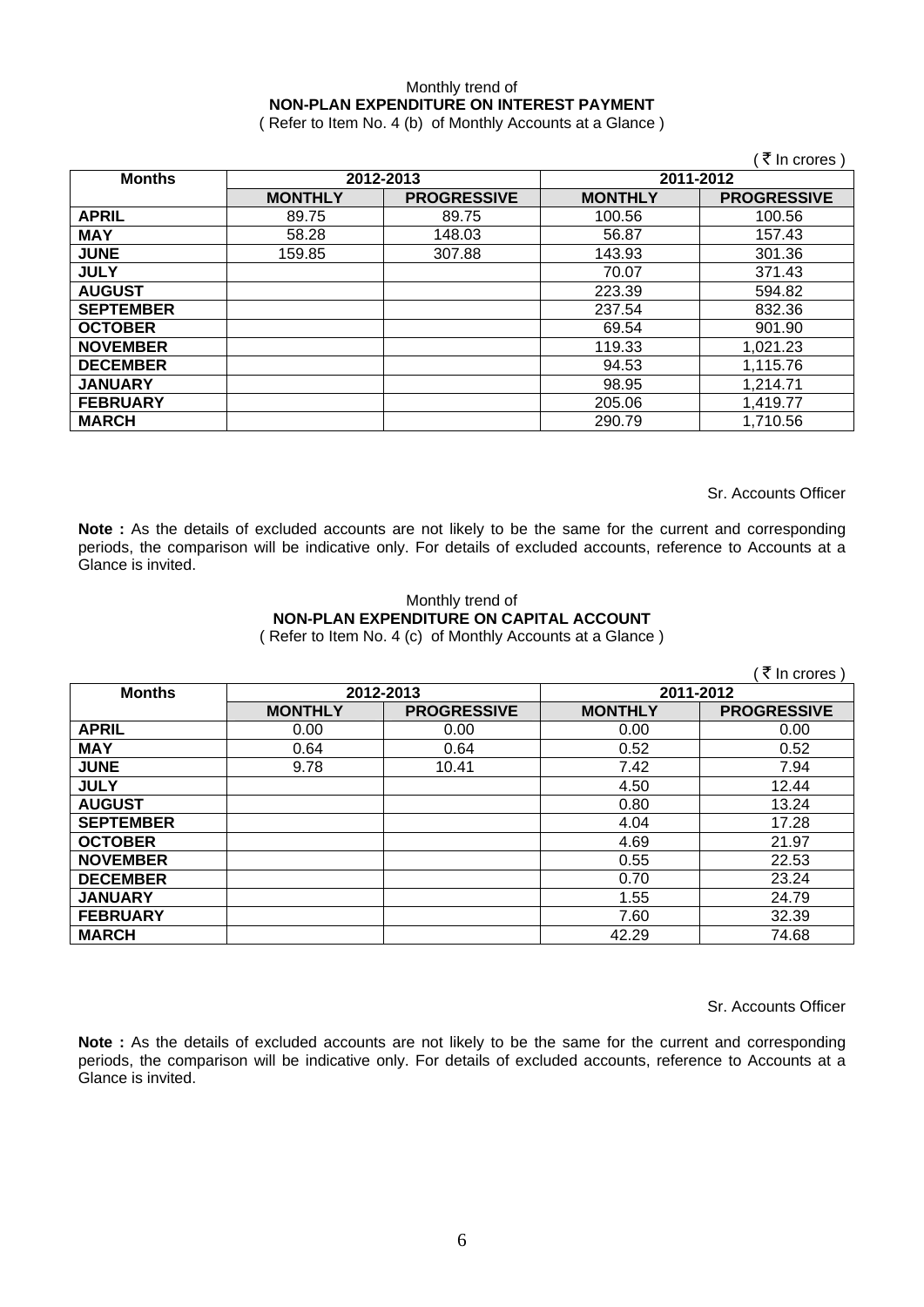### Monthly trend of **PLAN EXPENDITURE ON REVENUE ACCOUNT**

( Refer to Item No. 5 (a) of Monthly Accounts at a Glance )

|                  |                |                    |                | ़₹ In crores )     |
|------------------|----------------|--------------------|----------------|--------------------|
| <b>Months</b>    | 2012-2013      |                    | 2011-2012      |                    |
|                  | <b>MONTHLY</b> | <b>PROGRESSIVE</b> | <b>MONTHLY</b> | <b>PROGRESSIVE</b> |
| <b>APRIL</b>     | 59.78          | 59.78              | 21.34          | 21.34              |
| <b>MAY</b>       | 29.35          | 89.13              | 23.47          | 44.81              |
| <b>JUNE</b>      | 185.43         | 274.56             | 44.91          | 89.72              |
| <b>JULY</b>      |                |                    | 162.58         | 252.31             |
| <b>AUGUST</b>    |                |                    | 80.61          | 332.93             |
| <b>SEPTEMBER</b> |                |                    | 207.54         | 540.48             |
| <b>OCTOBER</b>   |                |                    | 224.12         | 764.60             |
| <b>NOVEMBER</b>  |                |                    | 458.90         | 1,223.50           |
| <b>DECEMBER</b>  |                |                    | 236.10         | 1,459.60           |
| <b>JANUARY</b>   |                |                    | 678.32         | 2,137.92           |
| <b>FEBRUARY</b>  |                |                    | 254.85         | 2,392.77           |
| <b>MARCH</b>     |                |                    | 3,867.58       | 6,260.35           |

Sr. Accounts Officer

**Note** : As the details of excluded accounts are not likely to be the same for the current and corresponding periods, the comparison will be indicative only. For details of excluded accounts, reference to Accounts at a Glance is invited.

#### Monthly trend of **PLAN EXPENDITURE ON CAPITAL ACCOUNT**  ( Refer to Item No. 5 (b) of Monthly Accounts at a Glance )

|                  |                |                    |                | ₹ In crores        |
|------------------|----------------|--------------------|----------------|--------------------|
| <b>Months</b>    | 2012-2013      |                    | 2011-2012      |                    |
|                  | <b>MONTHLY</b> | <b>PROGRESSIVE</b> | <b>MONTHLY</b> | <b>PROGRESSIVE</b> |
| <b>APRIL</b>     | 3.97           | 3.97               | 0.24           | 0.24               |
| <b>MAY</b>       | 34.88          | 38.85              | 44.52          | 44.76              |
| <b>JUNE</b>      | 79.92          | 118.76             | 89.10          | 133.86             |
| <b>JULY</b>      |                |                    | 59.18          | 193.05             |
| <b>AUGUST</b>    |                |                    | 39.40          | 232.46             |
| <b>SEPTEMBER</b> |                |                    | 93.51          | 325.98             |
| <b>OCTOBER</b>   |                |                    | 176.04         | 502.03             |
| <b>NOVEMBER</b>  |                |                    | 114.84         | 616.88             |
| <b>DECEMBER</b>  |                |                    | 205.59         | 822.47             |
| <b>JANUARY</b>   |                |                    | 203.73         | 1,026.20           |
| <b>FEBRUARY</b>  |                |                    | 109.60         | 1,135.80           |
| <b>MARCH</b>     |                |                    | 1,216.10       | 2,351.91           |

Sr. Accounts Officer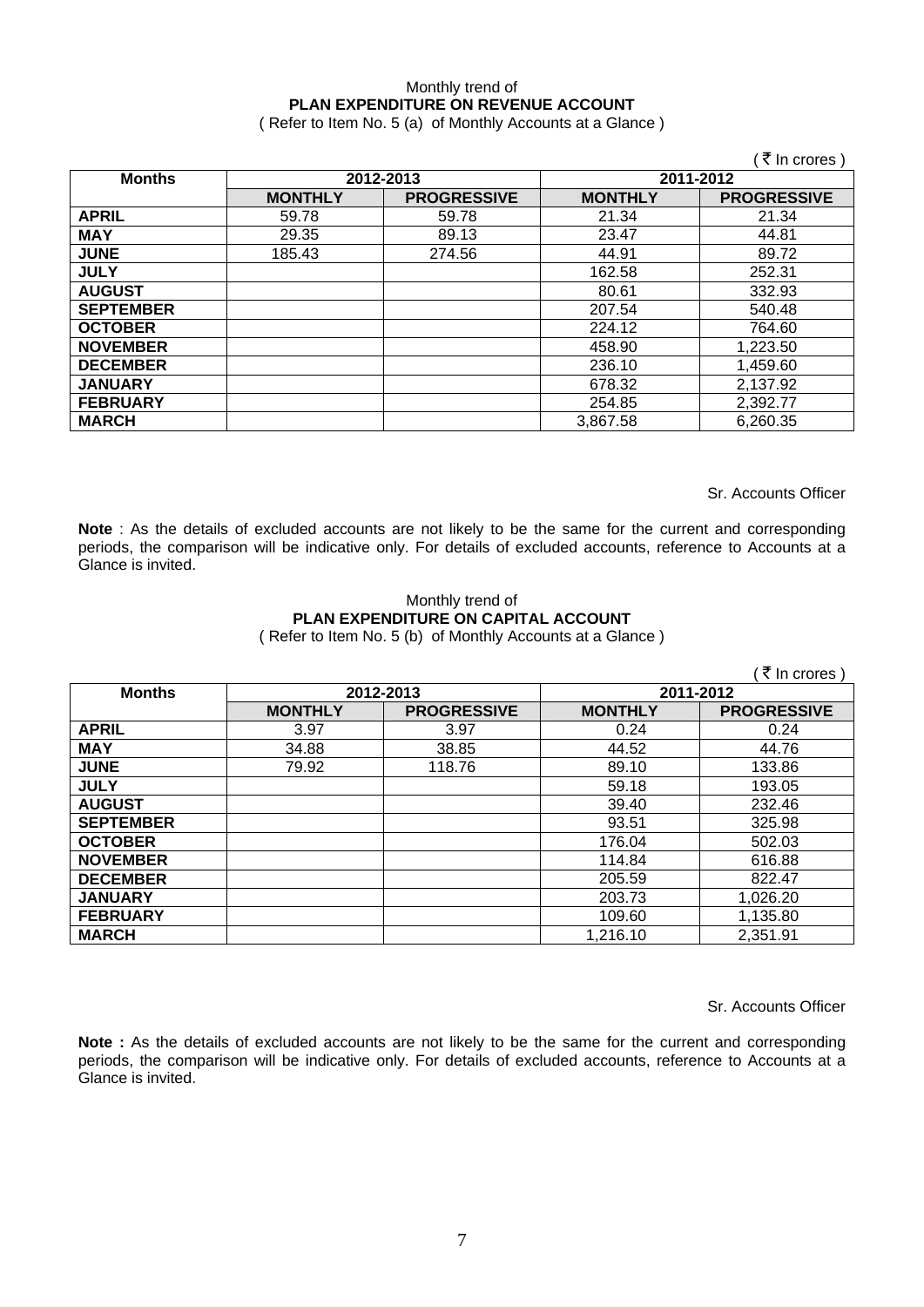# Monthly trend of **TOTAL EXPENDITURE**

| (Refer to Item No. 6 of Monthly Accounts at a Glance) |
|-------------------------------------------------------|
|                                                       |

|                  |                |                    |                | ( ₹ In crores )    |
|------------------|----------------|--------------------|----------------|--------------------|
| <b>Months</b>    | 2012-2013      |                    | 2011-2012      |                    |
|                  | <b>MONTHLY</b> | <b>PROGRESSIVE</b> | <b>MONTHLY</b> | <b>PROGRESSIVE</b> |
| <b>APRIL</b>     | 1,167.82       | 1,167.82           | 977.82         | 977.82             |
| <b>MAY</b>       | 880.39         | 2,048.21           | 966.80         | 1,944.62           |
| <b>JUNE</b>      | 2,178.52       | 4,226.71           | 1,378.09       | 3,322.71           |
| <b>JULY</b>      |                |                    | 1,305.45       | 4,628.16           |
| <b>AUGUST</b>    |                |                    | 1,691.72       | 6,319.88           |
| <b>SEPTEMBER</b> |                |                    | 2,357.17       | 8,677.06           |
| <b>OCTOBER</b>   |                |                    | 1,241.82       | 9,918.87           |
| <b>NOVEMBER</b>  |                |                    | 2,100.17       | 12,019.06          |
| <b>DECEMBER</b>  |                |                    | 1,991.27       | 14,010.34          |
| <b>JANUARY</b>   |                |                    | 2,528.27       | 16,538.61          |
| <b>FEBRUARY</b>  |                |                    | 1,682.61       | 18,221.22          |
| <b>MARCH</b>     |                |                    | 9,946.05       | 28,167.29          |

Sr. Accounts Officer

**Note :** As the details of excluded accounts are not likely to be the same for the current and corresponding periods, the comparison will be indicative only. For details of excluded accounts, reference to Accounts at a Glance is invited.

#### Monthly trend of **REVENUE EXPENDITURE**  ( Refer to Item No. 6 (a) of Monthly Accounts at a Glance )

|                  |                |                    |                | ₹ In crores        |  |
|------------------|----------------|--------------------|----------------|--------------------|--|
| <b>Months</b>    | 2012-2013      |                    |                | 2011-2012          |  |
|                  | <b>MONTHLY</b> | <b>PROGRESSIVE</b> | <b>MONTHLY</b> | <b>PROGRESSIVE</b> |  |
| <b>APRIL</b>     | 1,163.85       | 1,163.85           | 977.57         | 977.57             |  |
| <b>MAY</b>       | 844.71         | 2,008.56           | 921.76         | 1,899.33           |  |
| <b>JUNE</b>      | 2,088.11       | 4,096.66           | 1,281.54       | 3,180.87           |  |
| <b>JULY</b>      |                |                    | 1.241.75       | 4,422.62           |  |
| <b>AUGUST</b>    |                |                    | 1,651.52       | 6,074.14           |  |
| <b>SEPTEMBER</b> |                |                    | 2,256.39       | 8,330.53           |  |
| <b>OCTOBER</b>   |                |                    | 1,061.08       | 9,391.61           |  |
| <b>NOVEMBER</b>  |                |                    | 1,984.34       | 11,375.95          |  |
| <b>DECEMBER</b>  |                |                    | 1,782.87       | 13,158.83          |  |
| <b>JANUARY</b>   |                |                    | 2,323.00       | 15,481.83          |  |
| <b>FEBRUARY</b>  |                |                    | 1,564.80       | 17,046.63          |  |
| <b>MARCH</b>     |                |                    | 8,605.97       | 25,652.62          |  |

Sr. Accounts Officer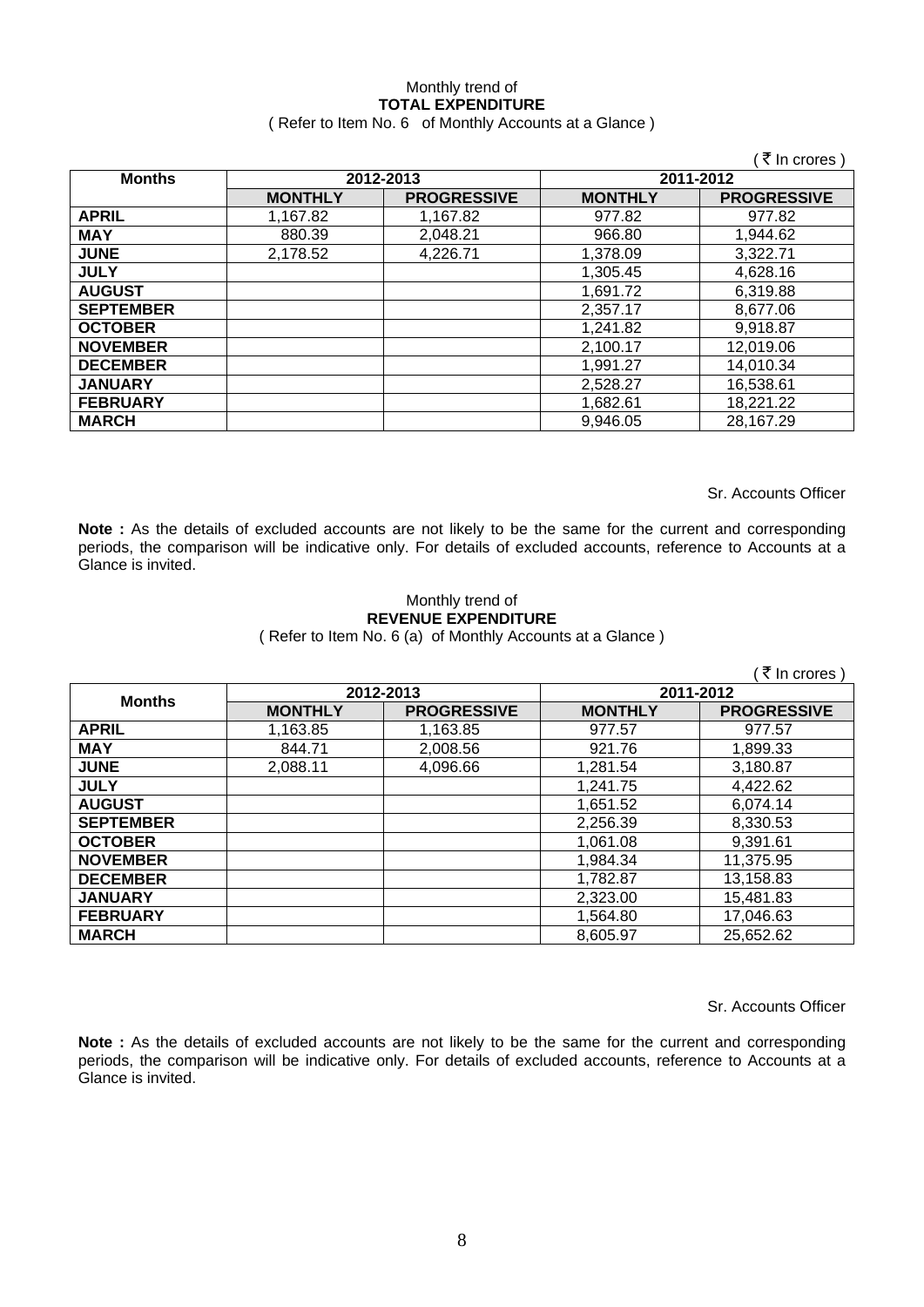## Monthly trend of **CAPITAL EXPENDITURE**

#### ( Refer to Item No. 6 (b) of Monthly Accounts at a Glance )

|                  |                |                    |                | ₹ In crores)       |  |
|------------------|----------------|--------------------|----------------|--------------------|--|
| <b>Months</b>    | 2012-2013      |                    |                | 2011-2012          |  |
|                  | <b>MONTHLY</b> | <b>PROGRESSIVE</b> | <b>MONTHLY</b> | <b>PROGRESSIVE</b> |  |
| <b>APRIL</b>     | 3.97           | 3.97               | 0.24           | 0.24               |  |
| <b>MAY</b>       | 35.52          | 39.49              | 45.03          | 45.27              |  |
| <b>JUNE</b>      | 89.69          | 129.17             | 96.53          | 141.80             |  |
| <b>JULY</b>      |                |                    | 63.69          | 205.49             |  |
| <b>AUGUST</b>    |                |                    | 40.21          | 245.70             |  |
| <b>SEPTEMBER</b> |                |                    | 97.56          | 343.26             |  |
| <b>OCTOBER</b>   |                |                    | 180.75         | 524.00             |  |
| <b>NOVEMBER</b>  |                |                    | 115.41         | 639.41             |  |
| <b>DECEMBER</b>  |                |                    | 206.30         | 845.71             |  |
| <b>JANUARY</b>   |                |                    | 205.27         | 1,050.98           |  |
| <b>FEBRUARY</b>  |                |                    | 117.21         | 1,168.19           |  |
| <b>MARCH</b>     |                |                    | 1,258.40       | 2,426.59           |  |

Sr. Accounts Officer

**Note :** As the details of excluded accounts are not likely to be the same for the current and corresponding periods, the comparison will be indicative only. For details of excluded accounts, reference to Accounts at a Glance is invited.

#### Monthly trend of **LOANS AND ADVANCES DISBURSED**  ( Refer to Item No. 7 of Monthly Accounts at a Glance )

|                  |                |                    |                | ₹ In crores )      |
|------------------|----------------|--------------------|----------------|--------------------|
| <b>Months</b>    | 2012-2013      |                    | 2011-2012      |                    |
|                  | <b>MONTHLY</b> | <b>PROGRESSIVE</b> | <b>MONTHLY</b> | <b>PROGRESSIVE</b> |
| <b>APRIL</b>     | 0.00           | 0.00               | 0.01           | 0.01               |
| <b>MAY</b>       | 0.16           | 0.16               | 0.01           | 0.02               |
| <b>JUNE</b>      | 0.72           | 0.88               | 0.02           | 0.04               |
| <b>JULY</b>      |                |                    | 0.01           | 0.05               |
| <b>AUGUST</b>    |                |                    | 0.00           | 0.05               |
| <b>SEPTEMBER</b> |                |                    | 3.22           | 3.27               |
| <b>OCTOBER</b>   |                |                    | 0.01           | 3.28               |
| <b>NOVEMBER</b>  |                |                    | 0.42           | 3.70               |
| <b>DECEMBER</b>  |                |                    | 2.10           | 5.80               |
| <b>JANUARY</b>   |                |                    | 0.00           | 5.80               |
| <b>FEBRUARY</b>  |                |                    | 0.60           | 6.40               |
| <b>MARCH</b>     |                |                    | 81.68          | 88.08              |

Sr. Accounts Officer